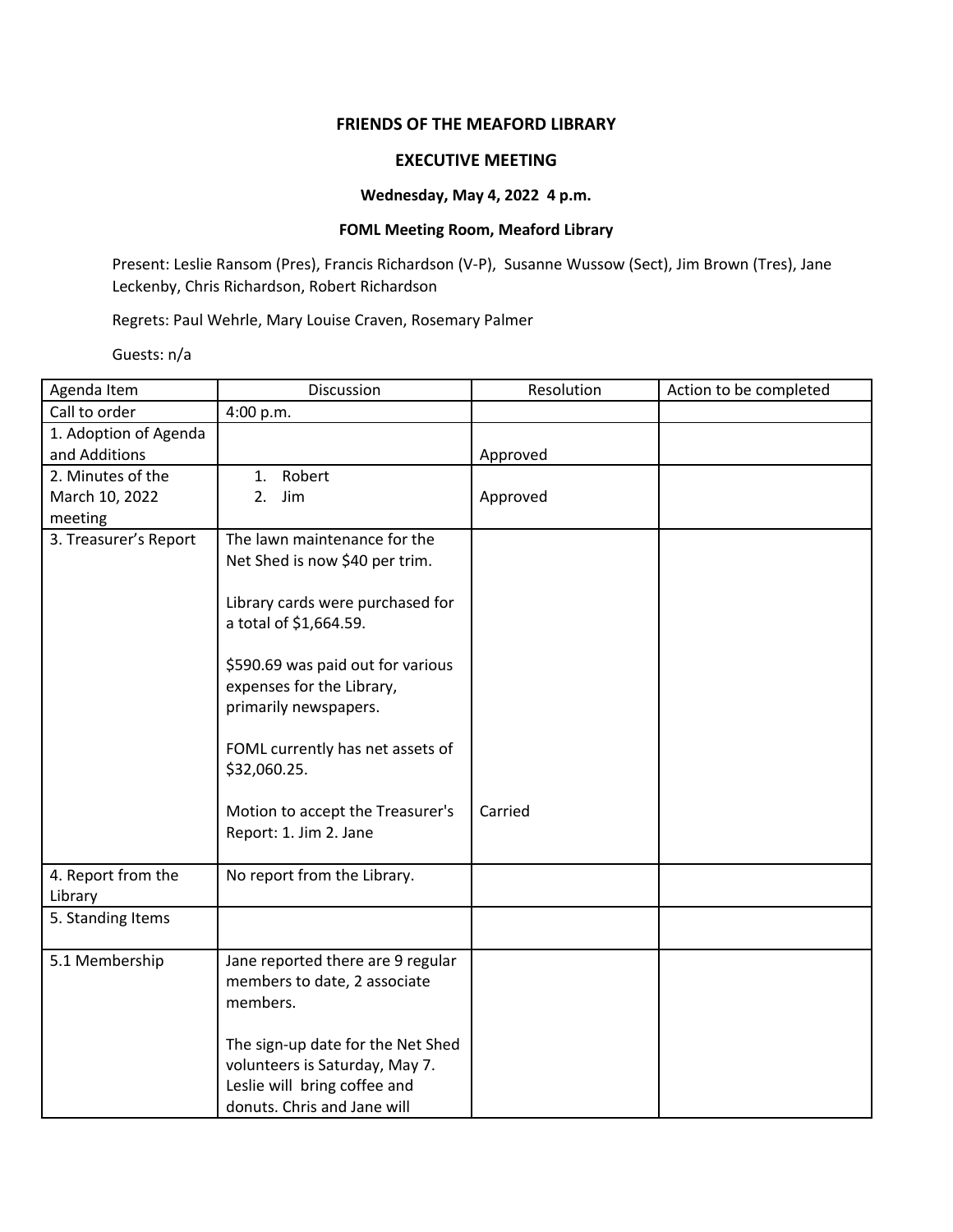|                                          | attend.                                                                                                                                                                                                         |                                                 |
|------------------------------------------|-----------------------------------------------------------------------------------------------------------------------------------------------------------------------------------------------------------------|-------------------------------------------------|
|                                          | The Opening Day of the Net Shed<br>can be promoted on Facebook<br>from the TMI page, using the<br>same poster as appeared in the<br>paper.<br>Jane requested Thank You cards -<br>she will change the copy, and |                                                 |
|                                          | Robert will print 25 copies.                                                                                                                                                                                    |                                                 |
| 5.2 Promotion &<br>Publicity             | No report.                                                                                                                                                                                                      |                                                 |
| 5.3 Concerts                             | Paul sent a list of four confirmed<br>performers for the summer,<br>beginning Sunday, June 26. Five<br>additional performers have<br>agreed, with their dates to be<br>determined.                              |                                                 |
| 5.4 Net Shed                             | Chris purchased a clear cash box,<br>and has also purchased sturdy<br>cloth cash bags, with one used<br>per day, to be handed over to Jim<br>without the volunteers having to<br>count the takings.             |                                                 |
|                                          | She reported there is a nice<br>assortment of books for opening<br>day.                                                                                                                                         |                                                 |
|                                          | If there is to be a large donation<br>of boxes of books, she suggested<br>that she be phoned to organize<br>accepting them.                                                                                     |                                                 |
| 5.5 Website                              | Robert will post the concert<br>information as he receives it.<br>He will add a donation button<br>and clean up the home page.                                                                                  |                                                 |
| 6. Business Arising                      |                                                                                                                                                                                                                 |                                                 |
| 6.1 Railing on stairs of<br>the Net Shed | Leslie and Francis met with the<br>contractor, who is however too<br>busy to do it before opening day.                                                                                                          | Francis will purchase a<br>railing from Amazon. |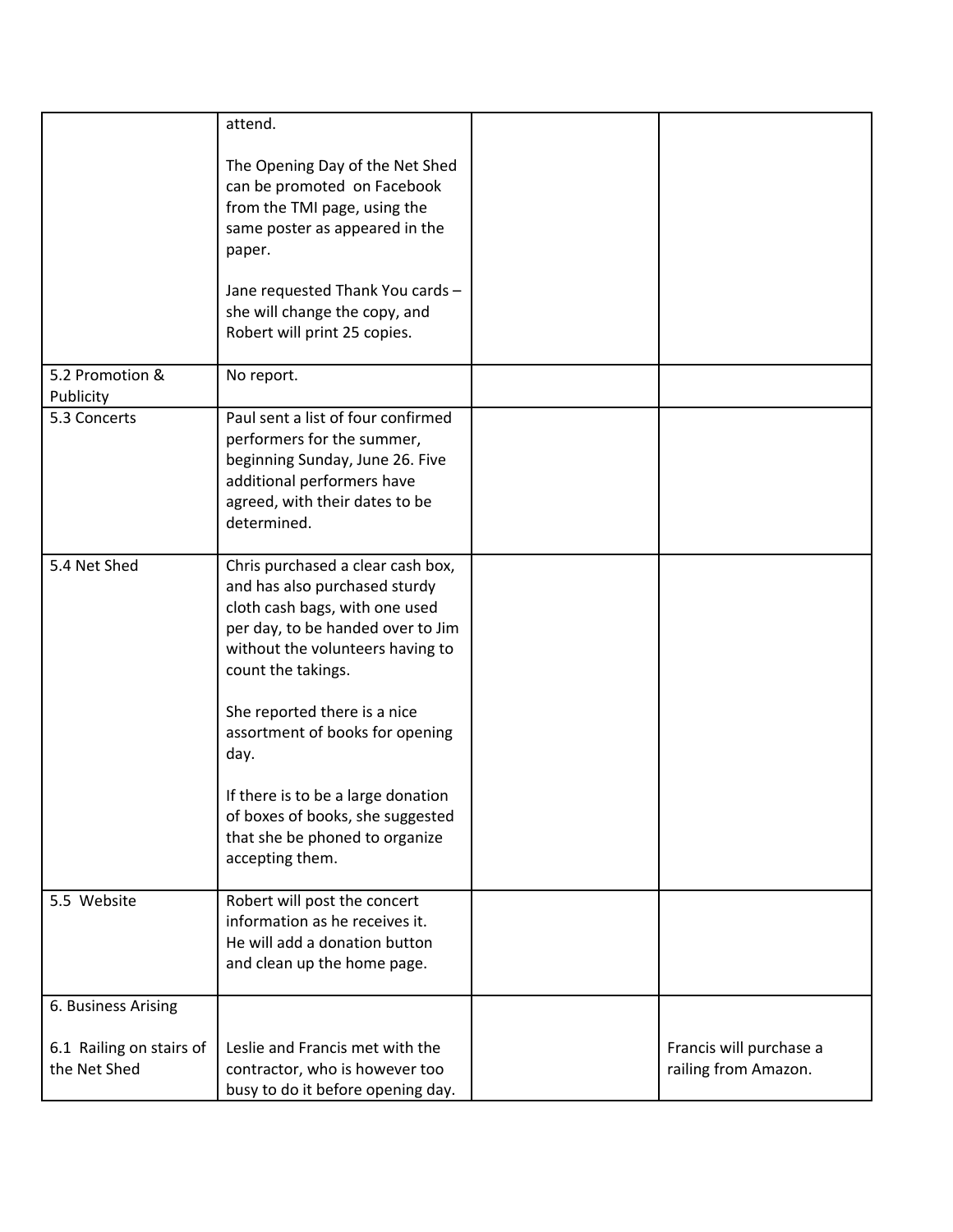|                                  | Francis will buy a railing from<br>Amazon, to be bolted on for the<br>summer and removed for the                                                                                                                                                                                                     |                                                                                               |
|----------------------------------|------------------------------------------------------------------------------------------------------------------------------------------------------------------------------------------------------------------------------------------------------------------------------------------------------|-----------------------------------------------------------------------------------------------|
|                                  | winter.                                                                                                                                                                                                                                                                                              |                                                                                               |
| 6.2 Strategic Plan of<br>Library | The Strategic Plan must be<br>completed by June re: the<br>election, as Council then becomes<br>a lame duck council. Leslie will<br>send it out at the end of May for<br>our review.                                                                                                                 | Leslie will send the<br>Strategic Plan at the end of<br>May.                                  |
| 6.3 Display Case                 | Leslie brought in the Display<br>Case. After some discussion, it<br>was determined that it will hang<br>in the FOML Room at the front<br>door. There was also discussion<br>about possibly having a Wall of<br>Honour - pictures of notable<br>contributors. Leslie will discuss<br>this with Lynne. | Leslie will discuss the<br>possibility of a Wall of<br>Honour in the FOML Room<br>with Lynne. |
| 7. New Business                  |                                                                                                                                                                                                                                                                                                      |                                                                                               |
| 7.1 Baggy Day                    | There was a call for volunteers<br>during the town's Baggy Day.                                                                                                                                                                                                                                      |                                                                                               |
| 7.2 Lawn Care                    | As above, Lawn Maintenance is<br>now \$40 per trim.                                                                                                                                                                                                                                                  |                                                                                               |
| 7.3 Volunteer Sign Up            | Leslie reviewed the volunteer<br>information sheet/code of<br>conduct which will be supplied to<br>all those who sign up to volunteer<br>at the Net Shed. It was<br>determined to be good to go.                                                                                                     |                                                                                               |
| 7.4 Other                        | Jane said that she will step down<br>from FOML after Thanksgiving.<br>(Update: Jane will step down at<br>the end of June.)                                                                                                                                                                           |                                                                                               |
|                                  | Chris said that the Wee Library,<br>which will be located again by the<br>office at Memorial Park, may<br>need a new custodian, if the<br>person who looked after it last<br>year is not able to do it again this                                                                                    | Chris will check with last<br>year's custodian as to<br>whether she will continue.            |